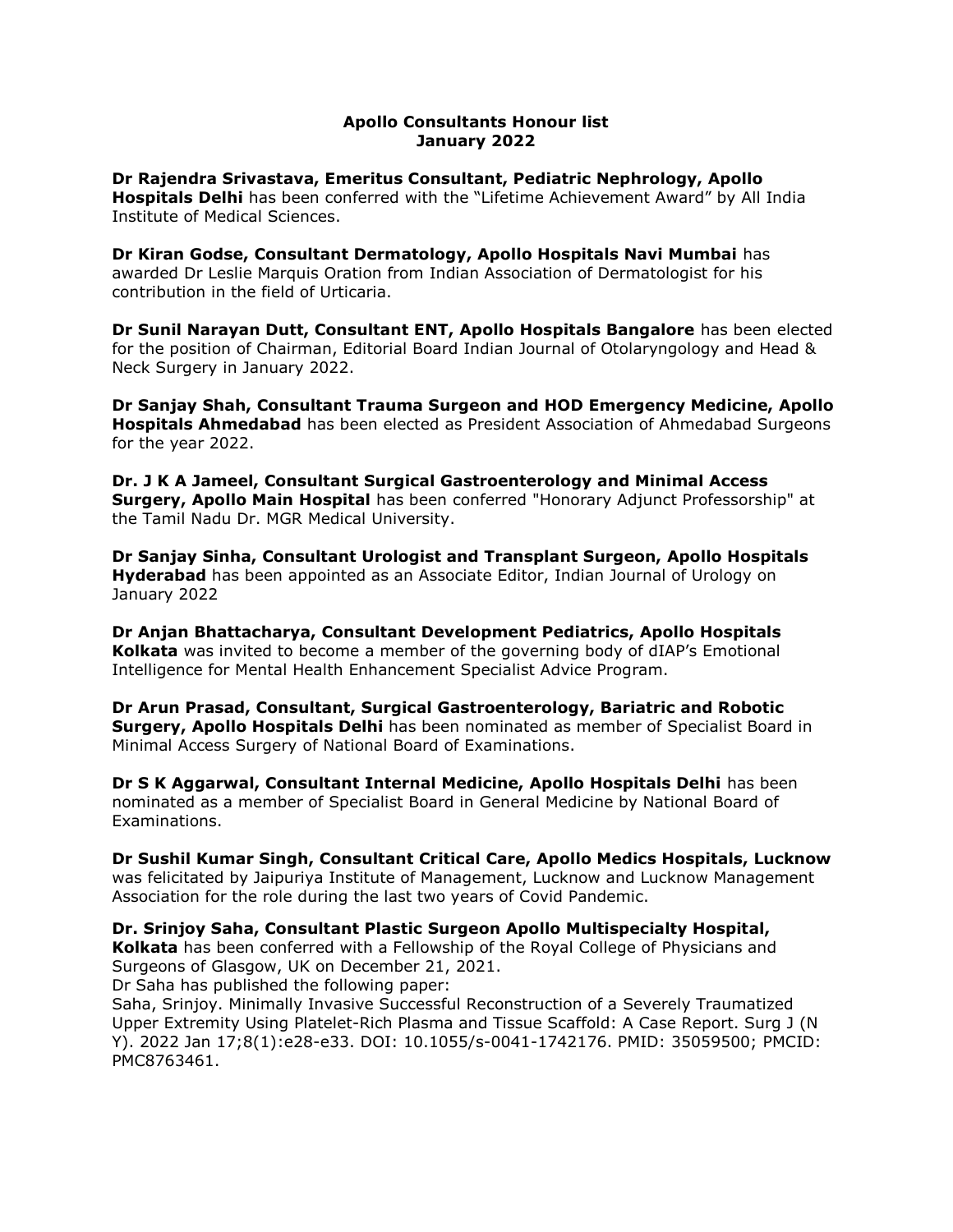### Dr Chanchal Pal, Consultant ENT, Apollo Hospitals Delhi has published following chapter in the book:

'Dyslipidemia, Statins and Hearing loss' in International Textbook of cardiology Advances in Statin Therapy & Beyond in CVD-2022

Chanchal Pal et al. Noise Pollution and Hypertension. Hypertension New Frontiers: A Textbook of Cardiology 2021: 107-109.

#### Dr C Venkata S Ram, Consultant, Hypertension and Blood Pressure Management, Apollo Hospitals Hyderabad has published the following paper:

C Venkata S Ram, Jamshed Dalal , Dhiman Kahali, Padhinhare P Mohanan , Mrinal Kanti Das , Santanu Guha , Tiny Nair, Calambur Narasimhan, Devanu Ghosh Roy, Jabir Abdullakutty, Soumitra Ray, Mahesh Fulwani , Jagdish Chander Mohan, Rajeev Gupta, Mahesh Abhyankar, Santosh Revankar

Management of American Heart Association/American College of Cardiology-Defined Stage 2 Hypertension by Cardiologists in India

Am J Cardiol. 2022 Jan 13;S0002-9149(21)01196-6. doi:10.1016/j.amjcard.2021.11.044

#### Dr Arshad Akeel, Consultant Physician, Apollo Hospitals Chennai has published the following paper:

Dr. C.Arshad Akeel, Dr. Aishwarya K Marimuthu, Dr. V.K.Vineeth "CNS MELIOIDOSIS" Volume - 12 | Issue - 01 | January - 2022 | PRINT ISSN No. 2249 - 555X | DOI : 10.36106/ija

# Dr Dhanasekhar Kesavelu, Consultant, Pediatric Gastroenterology, Apollo

Children's Hospital Chennai has published the following paper:

Neelam Mohan, Anuradha Khadilkar, Vaman Khadilkar, Surender Kumar Yachha, Harendra De Silva, Prashanth Bachina, Dhanasekhar Kesavelu et.al.

Consensus of Medical Nutrition Therapy in Pediatric Clinical Practice (2 to 18 Years Old) of South Asian Perspective. Annals of Medical and Health Sciences Research, Volume 12, Issue S1 January-February 2022.

# Dr Shahzad Alam, Consultant Nephrology, Apollo Medics Hospitals, Lucknow has published the following paper:

Sharma M, Mazumder MA, Mahanta PJ, Doley PK, Pegu G, Alam S, Parry MA, Jeelani H. Histological patterns of renal diseases in children: A 12-year experience from a single Tertiary Care Center in North-East India. Saudi Journal of Kidney Diseases and Transplantation. 2022 Jan 11;32(2):364.

# Dr U. K. Misra, Consultant Neurology, Apollo Medics Hospitals, Lucknow has published the following paper:

Tripathi A, Kalita J, Misra UK. A study of glutamate excitotoxicity in seizures related to tuberculous meningitis. Epilepsy Research. 2021 Dec 1;178:106789.

# Dr Apoorv Kumar, Consultant, Orthopaedics and Spine Surgery, Apollo Medics Hospitals, Lucknow has published the following paper:

Shaikh H, Kumar A, Kishen TJ. Temporal Pattern of Pain and Disability Following the Administration of a Selective Nerve Root Block in Lumbar Disc Herniation With Radiculopathy. International Journal of Spine Surgery. 2021 Dec 1;15(6):1090-5

# Dr. N.Ramakrishnan, Dr Bharath Kumar Tirupakuzhi Vijayaraghavan Consultants in Critical Care and Sleep Medicine from Apollo Main Hospitals Chennai have published the following paper:

Nagarajan Ramakrishnan,Bharath Kumar Tirupakuzhi Vijayaraghavan